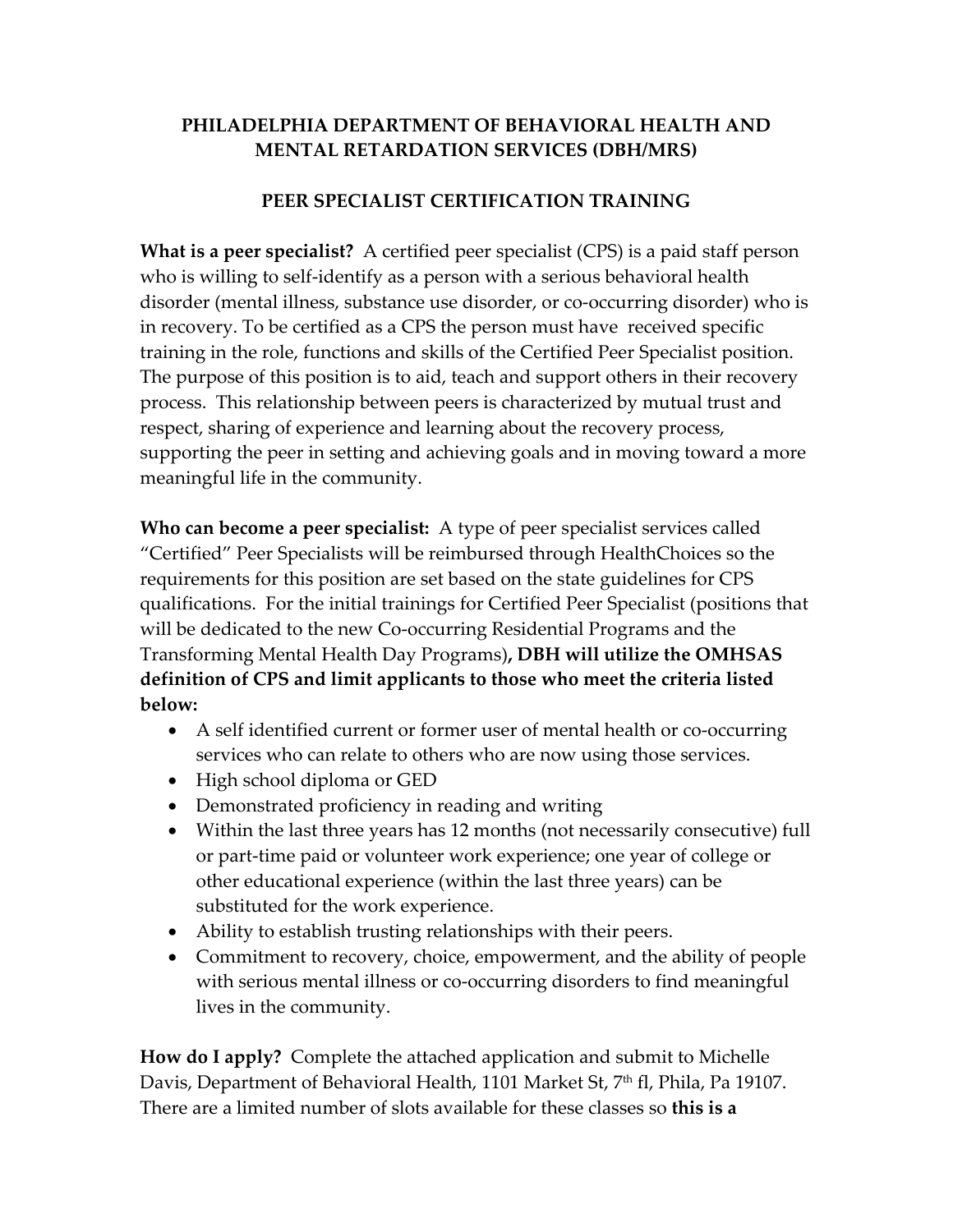**competitive process with no guarantee of employment after the training**. The training is a total of two weeks long and will be from 9‐5 each day.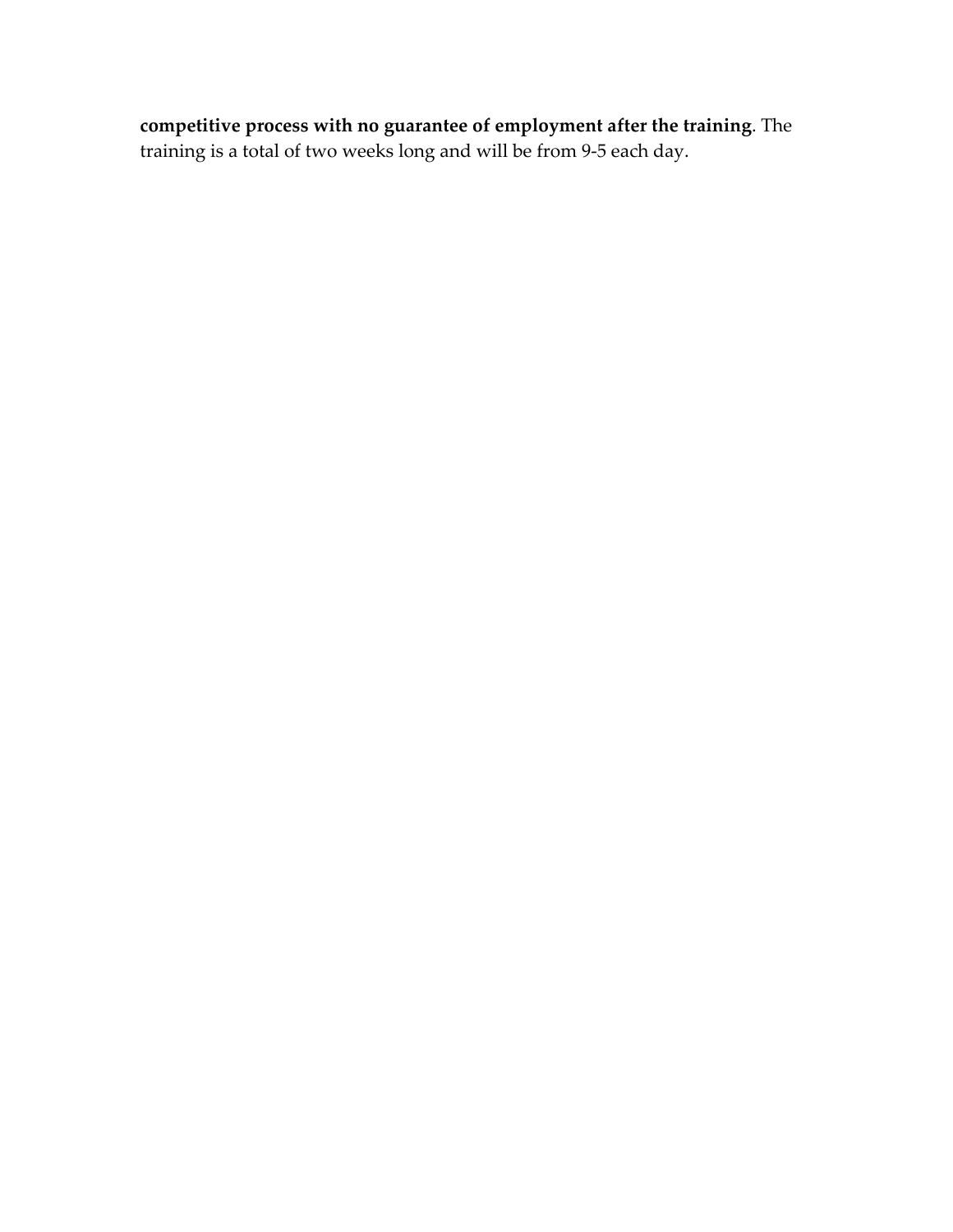# **Institute for Recovery & Community Integration & Department of Behavioral Health & Mental Retardation Services (DBH/MRS) Application for the Philadelphia Certified Peer Specialist (CPS) Two Week Training Program**

*\*Application to be completed by applicant only \*Deadline for application submission \_\_\_\_\_\_\_\_\_\_*

| Email (recommended):                                                                                                                                                                                                                                   |                                                                                 |  |
|--------------------------------------------------------------------------------------------------------------------------------------------------------------------------------------------------------------------------------------------------------|---------------------------------------------------------------------------------|--|
|                                                                                                                                                                                                                                                        |                                                                                 |  |
|                                                                                                                                                                                                                                                        |                                                                                 |  |
|                                                                                                                                                                                                                                                        |                                                                                 |  |
| Asian American<br><u>and the community of the community of the community of the community of the community of the community of the community of the community of the community of the community of the community of the community of the community</u> | What is your race/ethnicity? (Optional, please check which best applies to you) |  |
| African American                                                                                                                                                                                                                                       | Native American                                                                 |  |
| Caucasian                                                                                                                                                                                                                                              |                                                                                 |  |

How did you hear about the CPS training program?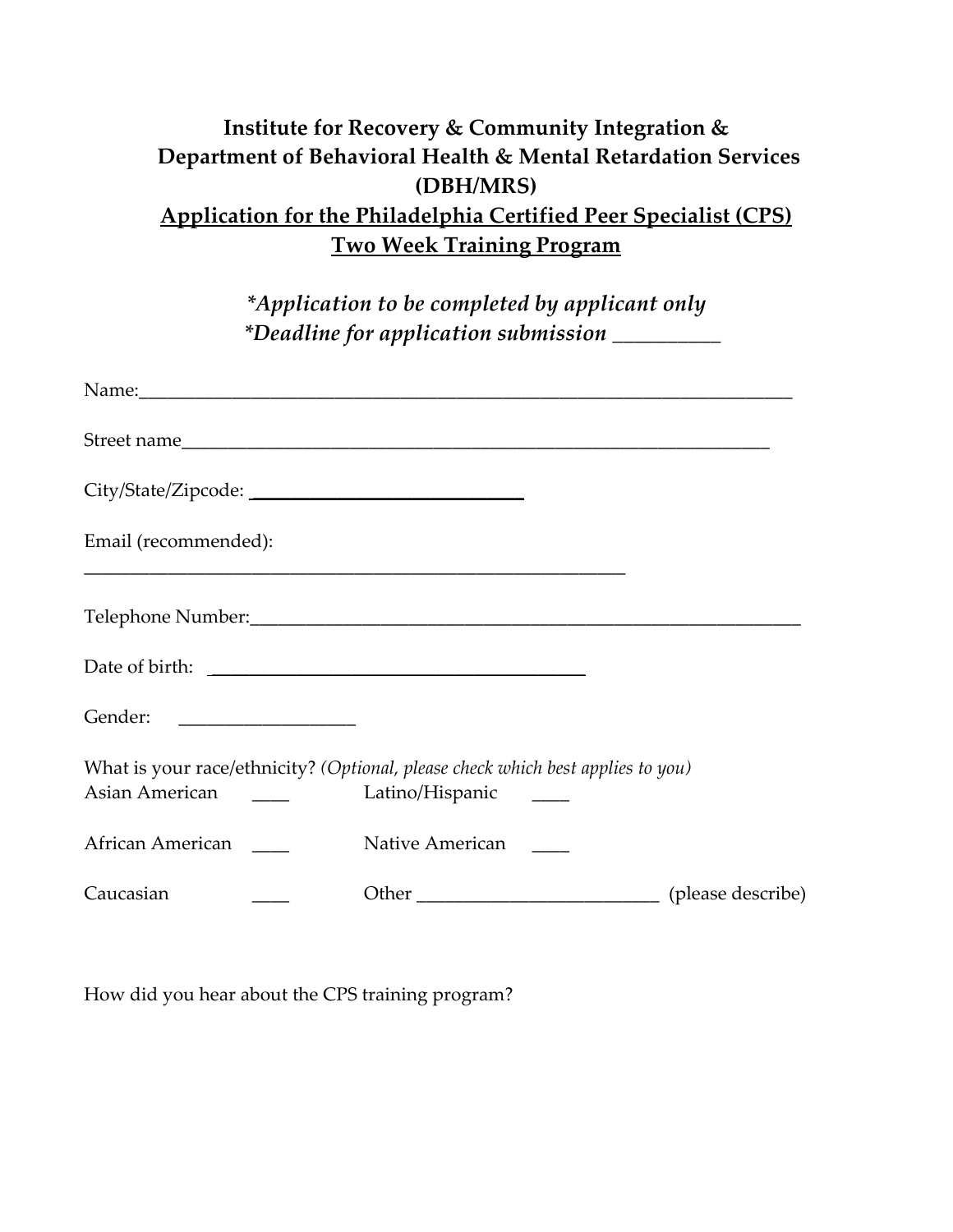#### **Alternative Contact Information:**

| Name:             |  |  |
|-------------------|--|--|
| Address:          |  |  |
| Telephone Number: |  |  |

**Please check which one of the statements below best describes your current living situation:**

**\_\_\_\_I live with friends \_\_\_\_\_I live alone \_\_\_\_I live in a boarding home \_\_\_\_I live with family \_\_\_\_I am currently without a stable living arrangement \_\_\_\_I live in a community mental health residential living arrangement \_\_\_\_Other**

**Do you rely upon public transportation to get around?**

**Yes No** 

*(CIRCLE ONE)*

**The following are questions that pertain to qualifications set by the state and are requirements for employment as a peer specialist.** 

• **Do you have any limitations with reading and writing**  *(Note: Employers may ask you do provide a writing sample as a part of the interview process*?)

**Yes No** 

*(CIRCLE ONE)*

• **Can you identify yourself as a person who has received or is receiving services for a serious mental illness (substance abuse only is not acceptable)?** *(Note: You may need to provide documentation of your*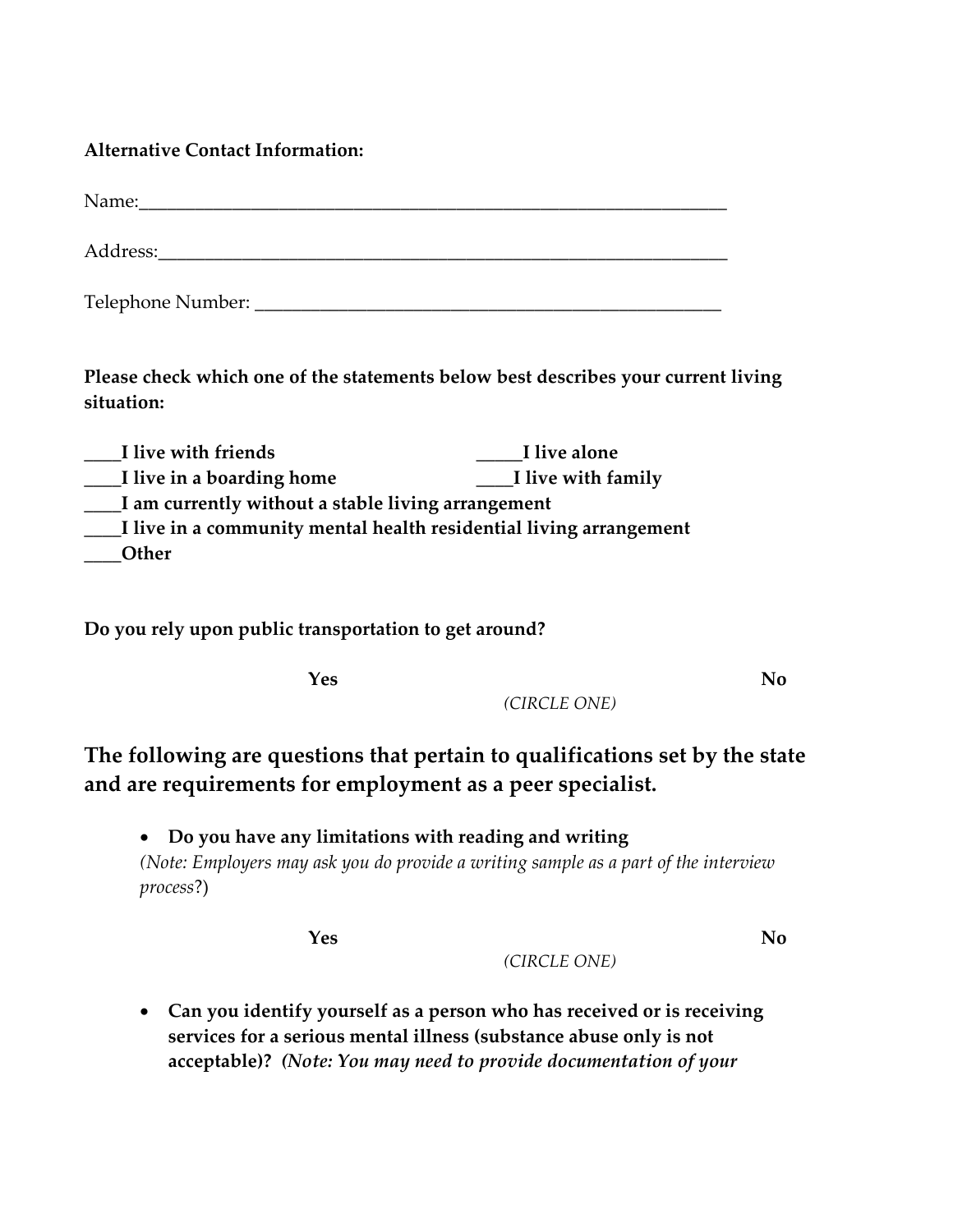*psychiatric history prior to training or by an employer to meet State licensing criteria).*

**Yes No** 

*(CIRCLE ONE)*

Briefly describe your experiences with mental illness and your experiences with recovery:

\_\_\_\_\_\_\_\_\_\_\_\_\_\_\_\_\_\_\_\_\_\_\_\_\_\_\_\_\_\_\_\_\_\_\_\_\_\_\_\_\_\_\_\_\_\_\_\_\_\_\_\_\_\_\_\_\_\_\_\_\_\_\_\_\_\_\_\_\_\_\_\_\_\_\_\_\_\_ \_\_\_\_\_\_\_\_\_\_\_\_\_\_\_\_\_\_\_\_\_\_\_\_\_\_\_\_\_\_\_\_\_\_\_\_\_\_\_\_\_\_\_\_\_\_\_\_\_\_\_\_\_\_\_\_\_\_\_\_\_\_\_\_\_\_\_\_\_\_\_\_\_\_\_\_\_\_ \_\_\_\_\_\_\_\_\_\_\_\_\_\_\_\_\_\_\_\_\_\_\_\_\_\_\_\_\_\_\_\_\_\_\_\_\_\_\_\_\_\_\_\_\_\_\_\_\_\_\_\_\_\_\_\_\_\_\_\_\_\_\_\_\_\_\_\_\_\_\_\_\_\_\_\_\_\_ \_\_\_\_\_\_\_\_\_\_\_\_\_\_\_\_\_\_\_\_\_\_\_\_\_\_\_\_\_\_\_\_\_\_\_\_\_\_\_\_\_\_\_\_\_\_\_\_\_\_\_\_\_\_\_\_\_\_\_\_\_\_\_\_\_\_\_\_\_\_\_\_\_\_\_\_\_\_ \_\_\_\_\_\_\_\_\_\_\_\_\_\_\_\_\_\_\_\_\_\_\_\_\_\_\_\_\_\_\_\_\_\_\_\_\_\_\_\_\_\_\_\_\_\_\_\_\_\_\_\_\_\_\_\_\_\_\_\_\_\_\_\_\_\_\_\_\_\_\_\_\_\_\_\_\_\_ \_\_\_\_\_\_\_\_\_\_\_\_\_\_\_\_\_\_\_\_\_\_\_\_\_\_\_\_\_\_\_\_\_\_\_\_\_\_\_\_\_\_\_\_\_\_\_\_\_\_\_\_\_\_\_\_\_\_\_\_\_\_\_\_\_\_\_\_\_\_\_\_\_\_\_\_\_\_ \_\_\_\_\_\_\_\_\_\_\_\_\_\_\_\_\_\_\_\_\_\_\_\_\_\_\_\_\_\_\_\_\_\_\_\_\_\_\_\_\_\_\_\_\_\_\_\_\_\_\_\_\_\_\_\_\_\_\_\_\_\_\_\_\_\_\_\_\_\_\_\_\_\_\_\_\_\_

• Do you have a high school diploma or a GED? **Yes No**  *(CIRCLE ONE)*

Please provide the date of graduation or the date upon which you received your GED.

• Do you have a resume? *(Note: If yes please attach to application. Having a resume will improve your employment potential.)*

**Yes No** 

\_\_\_\_\_\_\_\_\_\_\_\_\_\_\_\_\_\_\_\_\_\_\_\_\_\_\_\_\_\_\_\_\_\_\_\_\_\_\_\_\_\_\_

*(CIRCLE ONE)*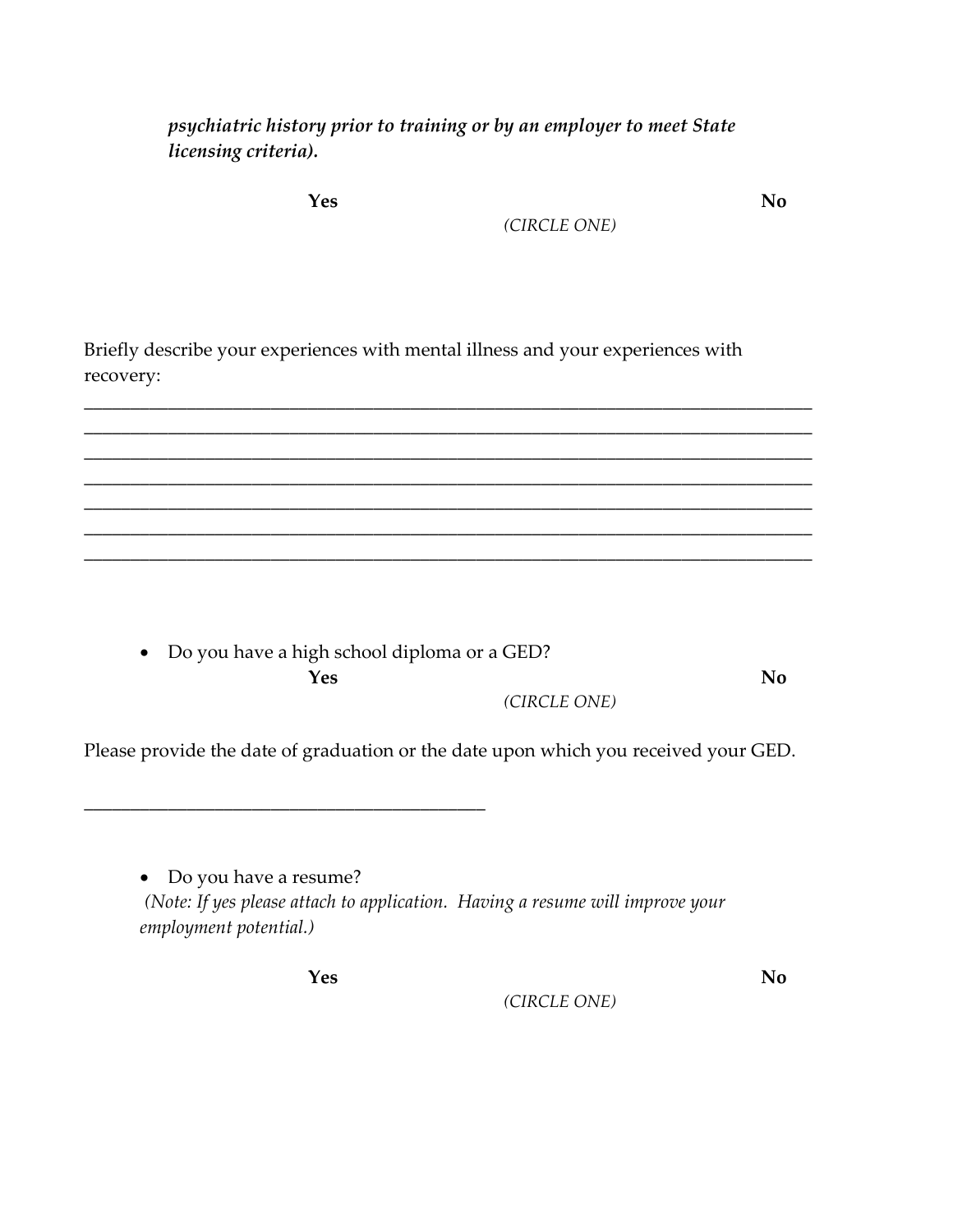• Within the last three years have you had at least 12 months total of successful full or part time paid or voluntary work experience?

**Yes No** 

*(CIRCLE ONE)*

Please give:

a. the DATES of this employment or volunteer experience,

b. the name(s) of the organizations.

c. The number of hours volunteered or worked per week.

d. What your responsibilities there were.

OR….

Indicate that you have 24 credit hours of post secondary education in the past three years.

\_\_\_\_\_\_\_\_\_\_\_\_\_\_\_\_\_\_\_\_\_\_\_\_\_\_\_\_\_\_\_\_\_\_\_\_\_\_\_\_\_\_\_\_\_\_\_\_\_\_\_\_\_\_\_\_\_\_\_\_\_\_\_\_\_\_\_\_\_\_\_\_ \_\_\_\_\_\_\_\_\_\_\_\_\_\_\_\_\_\_\_\_\_\_\_\_\_\_\_\_\_\_\_\_\_\_\_\_\_\_\_\_\_\_\_\_\_\_\_\_\_\_\_\_\_\_\_\_\_\_\_\_\_\_\_\_\_\_\_\_\_\_\_\_ \_\_\_\_\_\_\_\_\_\_\_\_\_\_\_\_\_\_\_\_\_\_\_\_\_\_\_\_\_\_\_\_\_\_\_\_\_\_\_\_\_\_\_\_\_\_\_\_\_\_\_\_\_\_\_\_\_\_\_\_\_\_\_\_\_\_\_\_\_\_\_\_ \_\_\_\_\_\_\_\_\_\_\_\_\_\_\_\_\_\_\_\_\_\_\_\_\_\_\_\_\_\_\_\_\_\_\_\_\_\_\_\_\_\_\_\_\_\_\_\_\_\_\_\_\_\_\_\_\_\_\_\_\_\_\_\_\_\_\_\_\_\_\_\_ \_\_\_\_\_\_\_\_\_\_\_\_\_\_\_\_\_\_\_\_\_\_\_\_\_\_\_\_\_\_\_\_\_\_\_\_\_\_\_\_\_\_\_\_\_\_\_\_\_\_\_\_\_\_\_\_\_\_\_\_\_\_\_\_\_\_\_\_\_\_\_\_ \_\_\_\_\_\_\_\_\_\_\_\_\_\_\_\_\_\_\_\_\_\_\_\_\_\_\_\_\_\_\_\_\_\_\_\_\_\_\_\_\_\_\_\_\_\_\_\_\_\_\_\_\_\_\_\_\_\_\_\_\_\_\_\_\_\_\_\_\_\_\_\_

Please provide any additional information about your educational level, volunteer or work experience

### **PLEASE NOTE, THE ABOVE QUESTIONS MUST BE RESPONDED TO IN THE DETAIL REQUESTED IN ORDER FOR YOU TO MEET THE BASIC REQUIREMENTS FOR THE CERTIFIED PEER SPECIALIST TRAINING**.

The Department of Behavioral Health and the Office of Vocational Rehabilitation may partner together in this training. These next two questions help in planning:

Have you received services from the Office of Vocational Rehabilitation within the past three years?

**Yes**  (CIRCLE ONE) **No**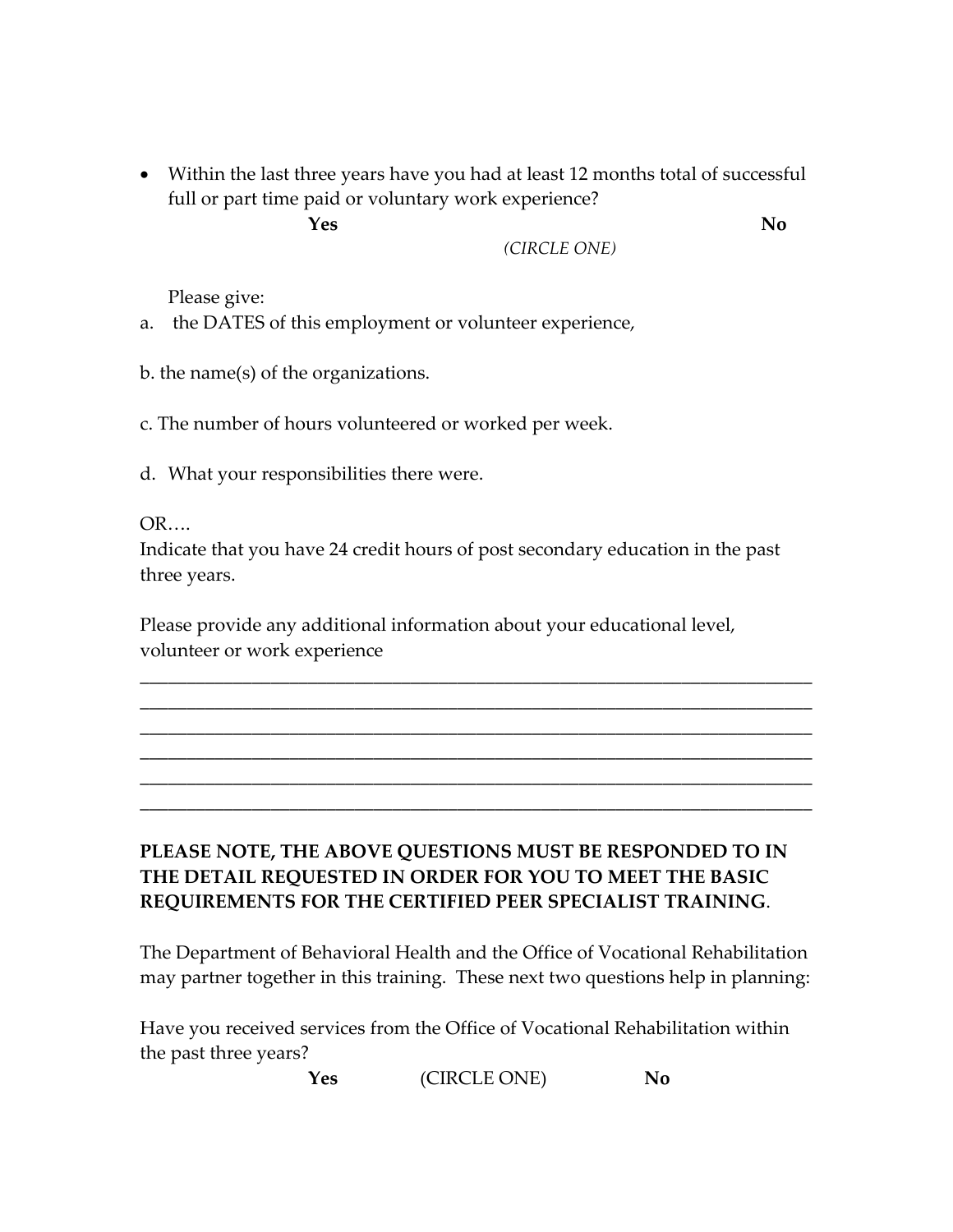Do you receive SSI and/or SSDI benefits?

(*note: If you receive SSI benefits the Department of Behavioral Health will arrange for you to meet with a benefits counselor to learn more about working and SSI benefits).*  **Yes**  (CIRCLE ONE) **No**

## **The questions below will help the review committee to choose between multiple applicants so please answer as well as you can.**

• Please check which best describes your current employment status:

| Working full time in the mental health field | Working full time other     |
|----------------------------------------------|-----------------------------|
| Working part time in the mental health field | Working part time other     |
| Volunteer in the mental health field         | Volunteer other             |
| Retired                                      | Student                     |
| Unemployed                                   | <b>Permanently Disabled</b> |
| <b>Temporarily Disabled</b>                  | Other: Please explain       |

• Are you committed to retaining or finding employment in Philadelphia County?

**Yes No** 

*(CIRCLE ONE)*

• What does recovery mean to you? What factors were important in your own recovery?

• One key to recovery is the use of natural supports in your life. Please describe your natural support system?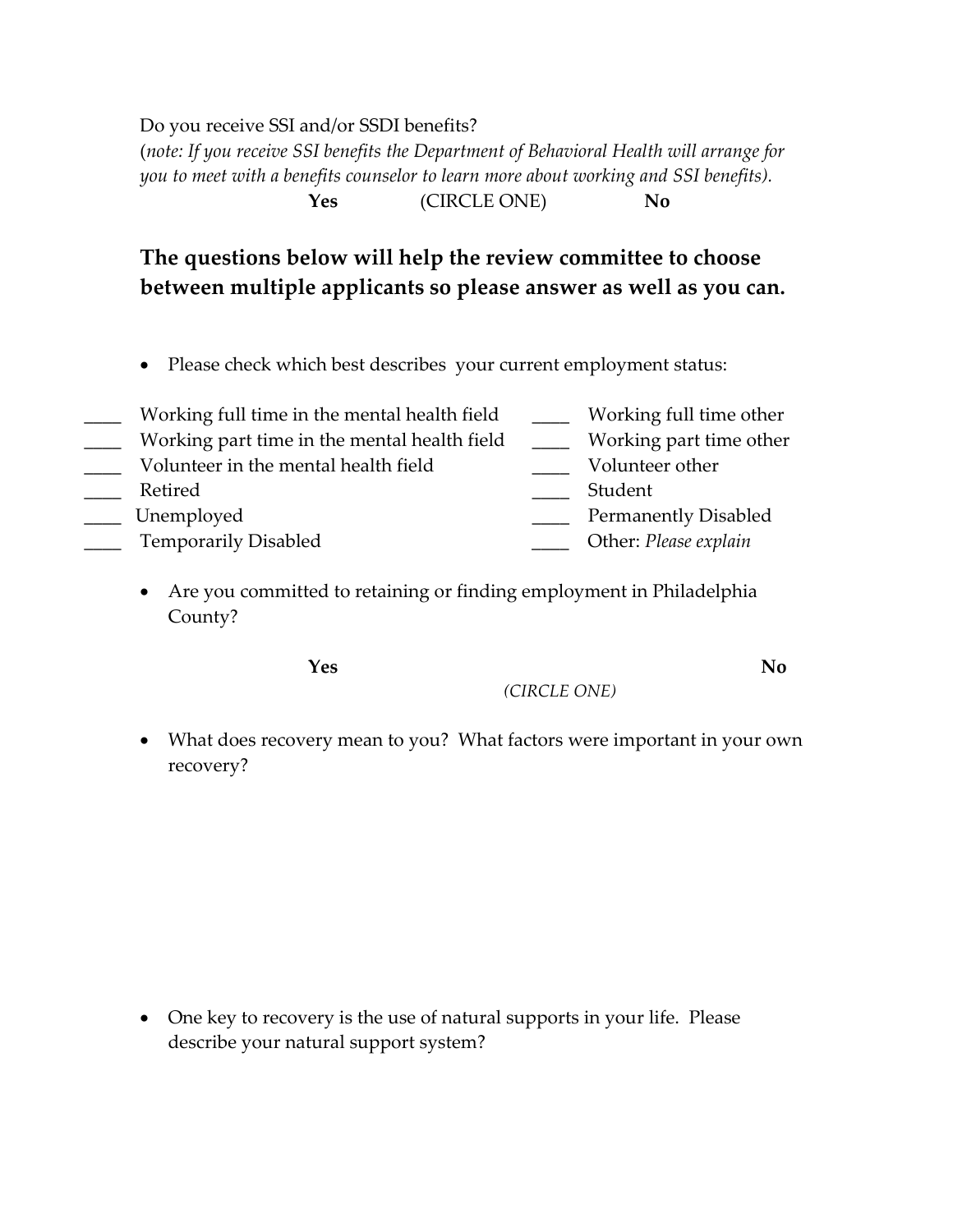• Peer specialists are models of recovery for others. In what ways do you demonstrate recovery and its goal of a full and meaningful life in the community?

• Please share why you are interested in peer support services and the possibility of working as a Certified Peer Specialist. Also discuss where work fits in to your current plans. Is it something that you are looking to do right now, or are you interested in the training as an early step on your path into the workforce?

• Describe what strengths you would bring to the position and what skills you feel you need to develop.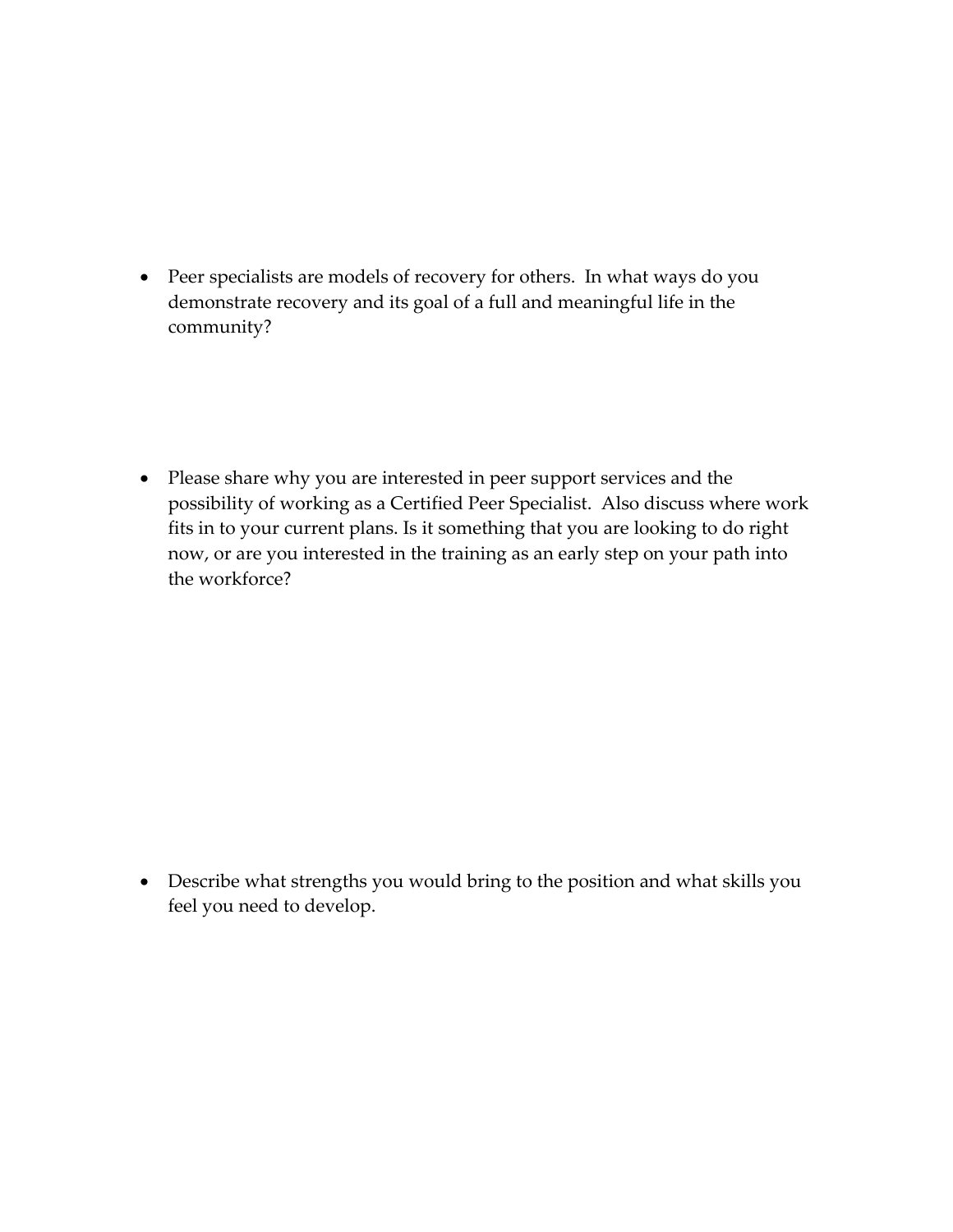- The CPS training is an intensive two-week training course built on interaction and sharing of behavioral health experiences.What will be your greatest challenge in attending the CPS training and how will you address this challenge?
- Are there any accommodations that you might need in order to participate in the training? i.e. seeing eye dog, note taker, sign language interpreter

• We strongly encourage you to provide at least one recommendation that you feel would be helpful. Please note your relationship to the person who wrote the letter. Such letters may be written by: former or present employers, teachers, volunteer supervisors, clergy, or staff who have provided your services or treatment who might testify to your qualifications.

**The Peer Specialist Certification Program is a free 10‐day training.** *In order to receive the certification trainees need to be present and participate on all of the scheduled days.*

**The training involves both lectures and group activities. The group activities are a place in which respect and support are very important. The trainers will utilize two tests, class participation, and involvement in group activity and general attendance to assess readiness to provide peer support services in a professional setting. In addition to providing education to participants there will be skill building through role playing, take home activities and sharing of personal experiences of recovery from mental health challenges.** 

**When you are accepted into the training program you will need to participate in a follow up phone call from the Institute for Recovery and Community Integration and or the County Office of Behavioral Health. The purpose of this phone call is to obtain additional information that the department needs**